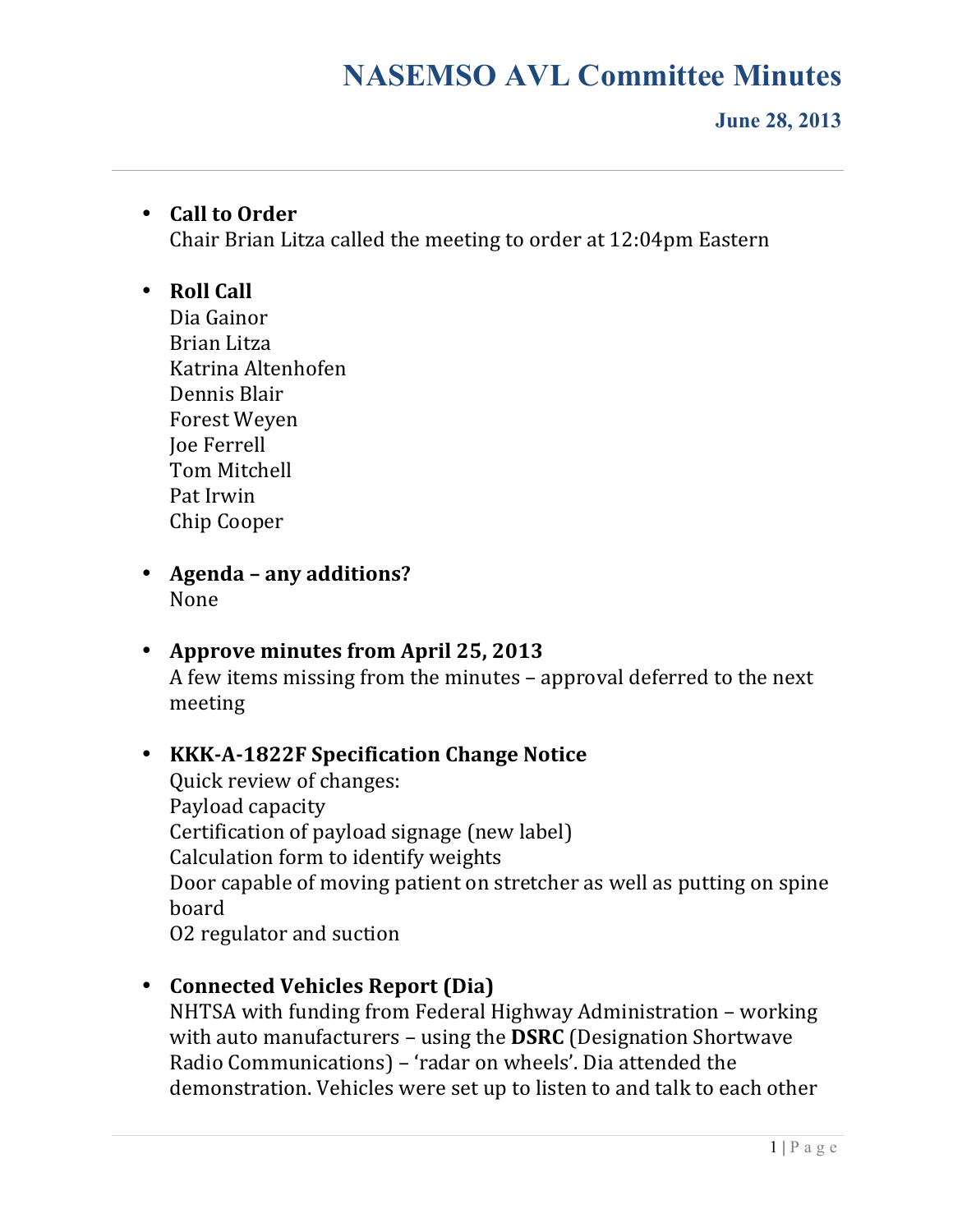'you're encroaching on me' 'we're all traveling together and the car ahead breads' - alarm systems would go off. Intersection collision warning  $-$  will sense blind spots (oncoming vehicles) and will notify vehicle. 

More dynamic than radar because it will detect multiple objects, just not the one in front of you.

Think about requiring this in ambulances- huge potential for avoiding ambulance collisions.

Intelligent Transportation Systems (US DOT) Connective Vehicle Research webpage:

http://www.its.dot.gov/connected\_vehicle/connected\_vehicle.htm

### • **ASTM F30 Ballot**

Doesn't seem to be a lot of changes. Lists items that should be checked depending on how often ambulance goes on runs. Doesn't seem to be anything concerning in here, pretty straightforward.

Language in red is changed.

• **NFPA Workgroup Status – May meeting overview** Dennis and Dia were both at the meeting.

Dennis report:

Listened to input and changes made were reasonable. Everyone got to have a say, and the input given was reasonable and logical.

Took out Chapter 9 (related to testing). A lot of the changes came from the Fire Truck Standards. Lower standards were improved.

Will be good standards if the suggestions are accepted. Had to convince that the 1901 standards (fire) weren't reasonable because these aren't fire trucks.

Committee that approves this is a little more fire-stacked, so will see what comes out of this. Technical committee should be more balanced with EMS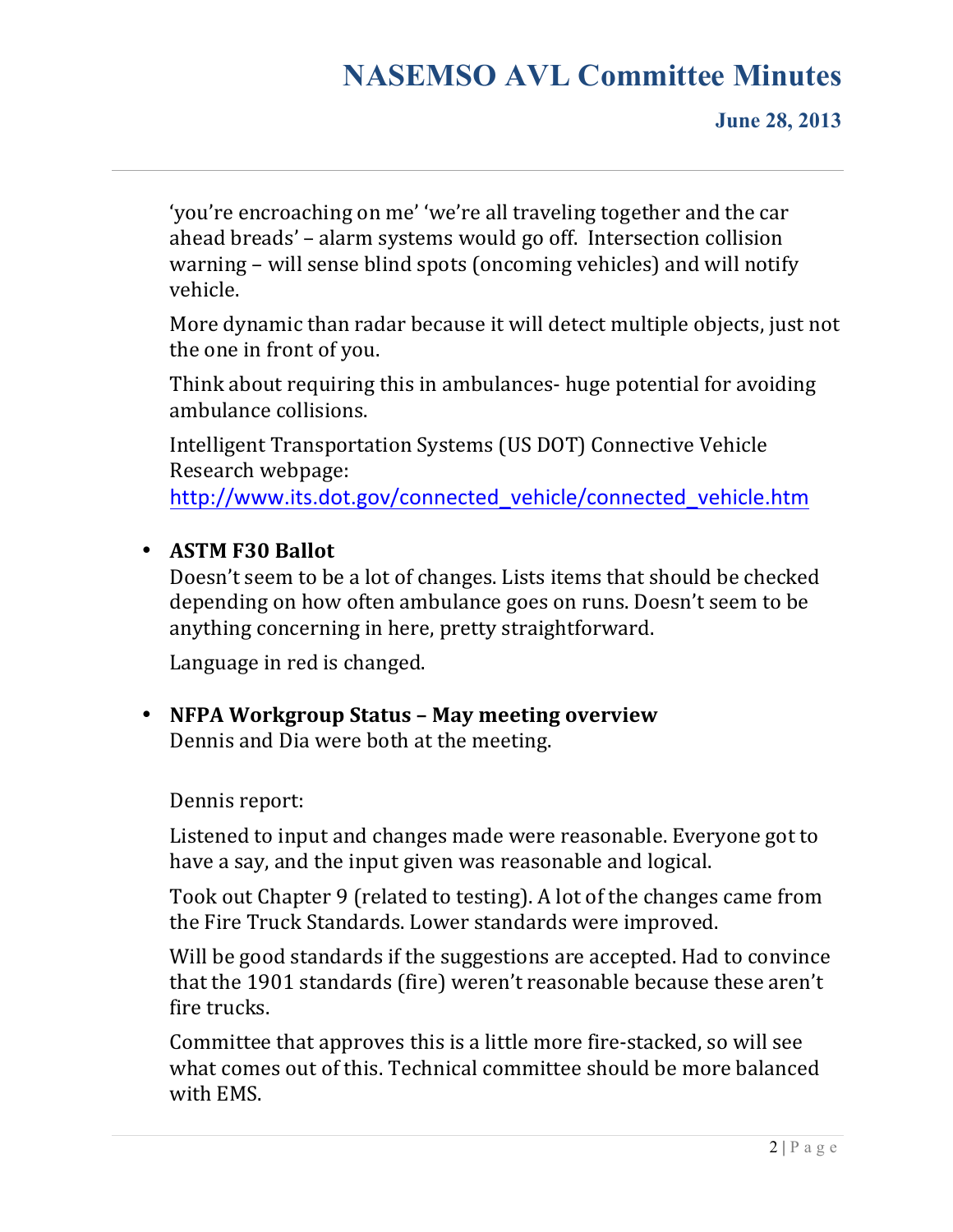#### Dia:

Technical Committee composition was the most tense conversation. Many groups calling NFPA out on the balance of representation. Ambulance users/regulators were a tiny percentage of the group. Group is at the maximum size, so can't fix unless people step out. First come first serve on who replaces, not a correction of the imbalance. Committee will start meeting later this summer to go through the revision process.

NFPA okayed the downgrade of the standard to self-certification (regarding testing and certification) = less expensive for the manufacturer. Changes restore the independent certification.

Document represents what NASEMSO, Ambulance Manufacturers & ambulance users/purchasers recommended to make NPFA 1917 acceptable.

## • Model Rules for Ambulance Vehicle Design Project

Not sure where to go in this process. Need to see where the Technical Committee goes before we should start this project. However, need to start working on the path we are going to go. A few months ago talked about two paths: 'strawman' approach as well as 'generic language' that accepts what standard a state wants to base it on.

Shouldn't wait much longer to figure out next steps. Initial plan was to have some recommended language to provide at the Annual Meeting.

Katrina: Should move forward with the 'strawman' approach. States could utilize this as their primary Rule. Dennis agrees.

Chip: if we put up language that is to our liking, and states adopts that, may force NFPA to come our way.

Dia: curious what the vision is of the Rules? A select subset of what is traditionally found? (measurements, floor height, cot dimensions?) What do you envision?

Brian: determined this at the Mid-Year meeting. Arkansas is very strawman, and talked about using this as the beginning. Each state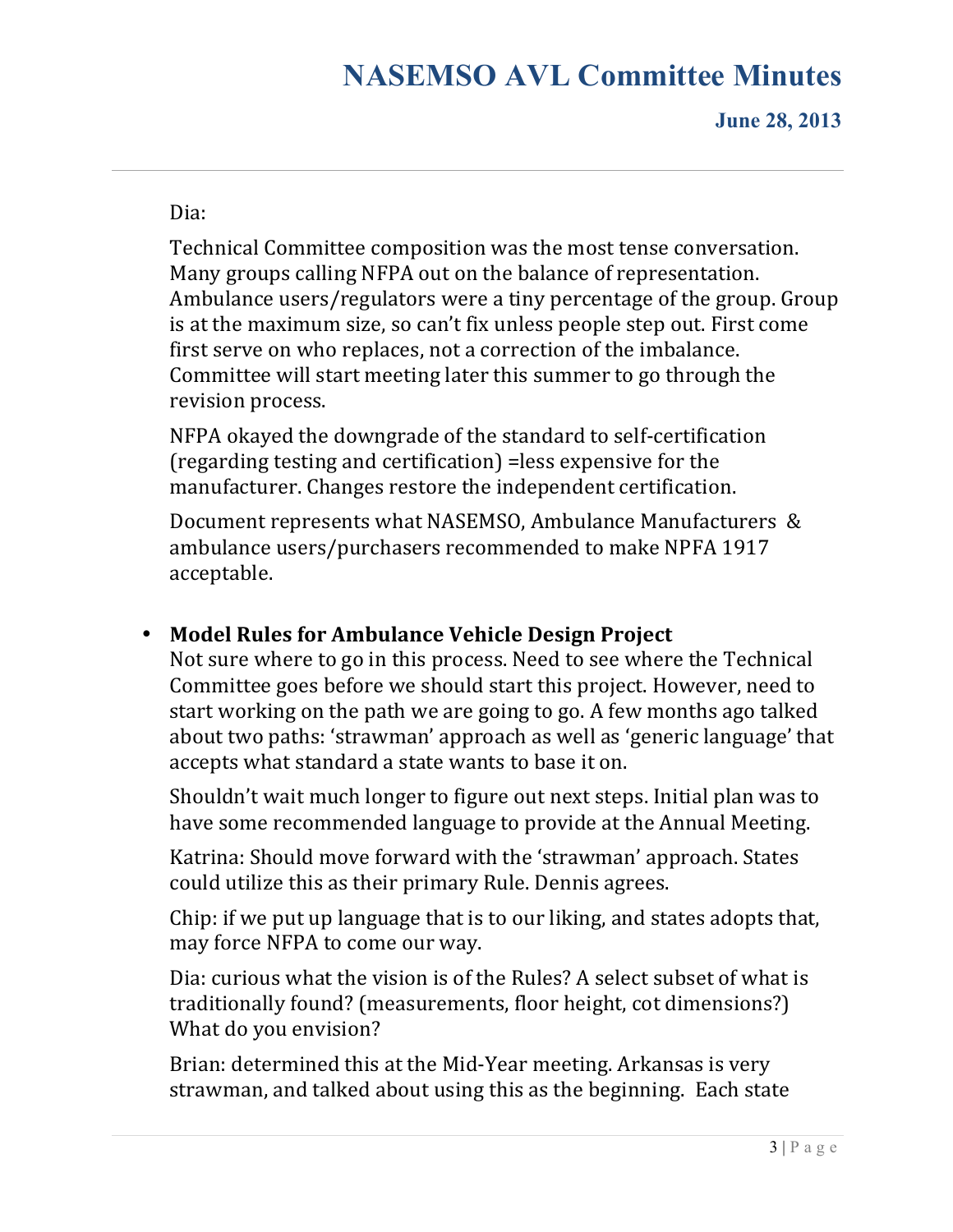could 'fill in the blank' but we give the states guidance on what they need to include when they write the Rule. Do we want to keep with this plan and start with the Arkansas Rule? Don't want to get into the details, just the outline of what to think about.

Chip: build in high level language where the 1917 concerns are.

ACTION: Brian will take the Arkansas Rule, and will create an outline with common areas and considerations. Will send out so that at the next meeting can fill in the outline with additional items. Will have something to present at the annual meeting

### • **Model Language Update**

Should be prepared to create an action plan at the Annual.

• **Next AVL Committee Meeting – 07/25/2013**

### • **New Business/ Other**

Chip: why is NHTSA not stepped up to the plate regarding this issue?

Presidential directive that if there are standards our there, the feds don't have to support / develop standards of their own. GSA saw that 1917 was coming out, so didn't have to pay to update their own.

GSA decided that NFPA was the right organization to write these standards (default - didn't think of anyone else). NHTSA appeared to support this. The US DOT has jurisdiction on vehicle types (motor coaches, buses, etc.) but don't have jurisdiction over ambulance except for a few design standards, but have even waived that. Ambulance have been included in exemptions to safety standards.

Two sides: evolution to design standards (still have the ASTM standards) and the lack of federal authority to make anything happen. The Model Rules will help with this. If we come up with the items that states should not waiver on.

DIA: what is the recommendation of this committee regarding the 1917 changes? (Public comment period is up before the next Board meeting)